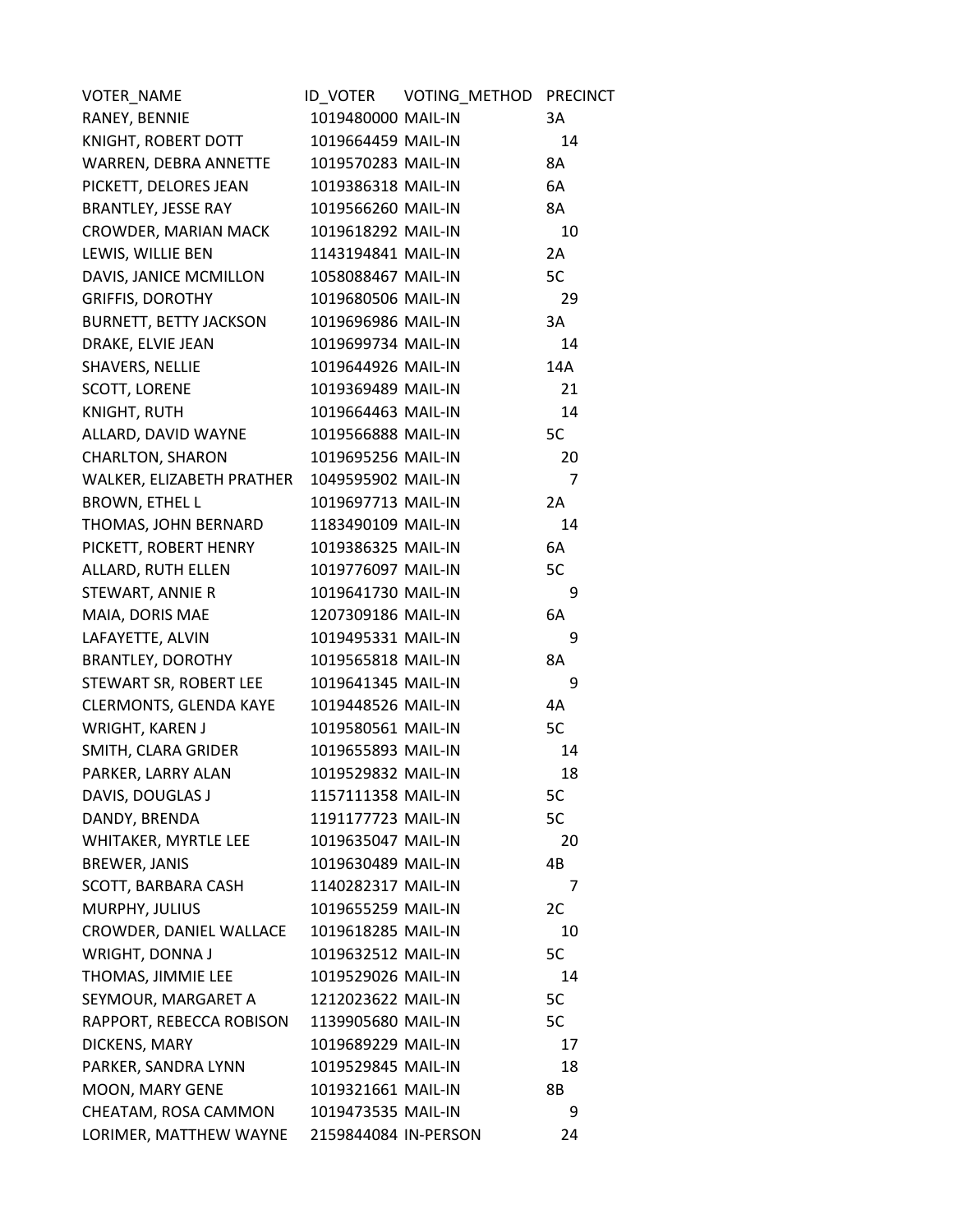| PINKHAM, KERRY SHAWN          | 1019603726 IN-PERSON | 14  |
|-------------------------------|----------------------|-----|
| DAVIS, DENISE LYNN            | 1019745813 IN-PERSON | 14  |
| COGGIN, PAULA DENISE          | 1019605036 IN-PERSON | 16  |
| MORELAND, READONA JO          | 2180373965 IN-PERSON | 19  |
| HAGGARD, JIMMY WAYNE          | 1019680048 IN-PERSON | 18  |
| HARREL, HAYDEN JAMES          | 2170062242 IN-PERSON | 9   |
| BYNUM, GARY ELI               | 1019437916 IN-PERSON | 8Β  |
| DUNCAN III, JARRY CLINTON     | 1192508063 IN-PERSON | 16  |
| AULDS, DWAYNE EDWARD          | 2177925263 IN-PERSON | 3A  |
| PHILLIPS, KELLI KENT          | 1019803013 IN-PERSON | 10  |
| REESE, VICKI                  | 1019562166 IN-PERSON | 6B  |
| FEAR, BECKY ANN               | 1019667169 IN-PERSON | 14  |
| FEAR, GARY D                  | 1019685485 IN-PERSON | 14  |
| STRAIN, JAMES BOYD            | 1019608820 IN-PERSON | 15  |
| DAVIS, GARY JAY               | 1019726466 IN-PERSON | 6B  |
| SOYARS, CYNTHIA FOLDA         | 1019794159 IN-PERSON | 5C  |
| ZIGLER, DAVID ALLEN           | 1210552862 IN-PERSON | 5C  |
| LEWIS, DONAIL                 | 1146949410 IN-PERSON | 7   |
| BOND, MICHAEL JAY             | 1019788676 IN-PERSON | 4B  |
| NELSON, BECKY ROBINSON        | 1035439669 IN-PERSON | 9   |
| NELSON, DONNY JOE             | 1035439695 IN-PERSON | 9   |
| MCCOY, PAT BERNARD            | 1019759675 IN-PERSON | 17  |
| SCUDDER, LALLA SUE            | 1203483593 IN-PERSON | 5C  |
| WHITTEN III, THOMAS J         | 1019522030 IN-PERSON | 5C  |
| MCMILLAN, DONALD E            | 1019658343 IN-PERSON | 5C  |
| MCMILLAN, ALICE WINGFIELD     | 1019658327 IN-PERSON | 5C  |
| MAULDIN, TRAVIS LOIS          | 1019557993 IN-PERSON | 6B  |
| CRAYTOR, DEANNA LEIGH         | 1019394461 IN-PERSON | 5C  |
| <b>CRAYTOR, BRET FREDRICK</b> | 1019394457 IN-PERSON | 5C  |
| STANFILL, DAVID QUINN         | 1186162530 IN-PERSON | 5C  |
| LORIMER, MARIAN LOUISE        | 2147479401 IN-PERSON | 24  |
| LORIMER, MILES D              | 2160275491 IN-PERSON | 24  |
| HANCOCK, CELIA ANN            | 2119898926 IN-PERSON | 11A |
| TUTT, CASSEY ANN              | 1025094638 IN-PERSON | 15  |
| ROBERTS, MARK STEVEN          | 1019606308 IN-PERSON | 6B  |
| <b>COMPTON, TERRY DALE</b>    | 1026129509 IN-PERSON | 14  |
| ANDERSON, JUDY RUTH           | 1019505014 IN-PERSON | 10  |
| SARINE, SCOTT ROSS            | 1023503452 IN-PERSON | 6B  |
| RUSH, RONALD DAVID            | 1019795981 IN-PERSON | 6A  |
| RUSH, LORI GAIL               | 1019795975 IN-PERSON | 6A  |
| ORR, PAMELA GRIFFIN           | 1019769528 IN-PERSON | 10  |
| <b>BLAIN, BRYNN MADISON</b>   | 2144270407 IN-PERSON | 5C  |
| COLEMAN, DONNA BROOKE         | 1219197920 IN-PERSON | 5C  |
| HUDSON, JEAN HOUSE            | 1019677648 IN-PERSON | 14A |
| SMITH, JENNIFER MARIE         | 2135718914 IN-PERSON | 5C  |
| SMITH, MORGAN WAYNE           | 2178952537 IN-PERSON | 5C  |
| ENGLISH, SUSAN HEATHER        | 1203284009 IN-PERSON | 9   |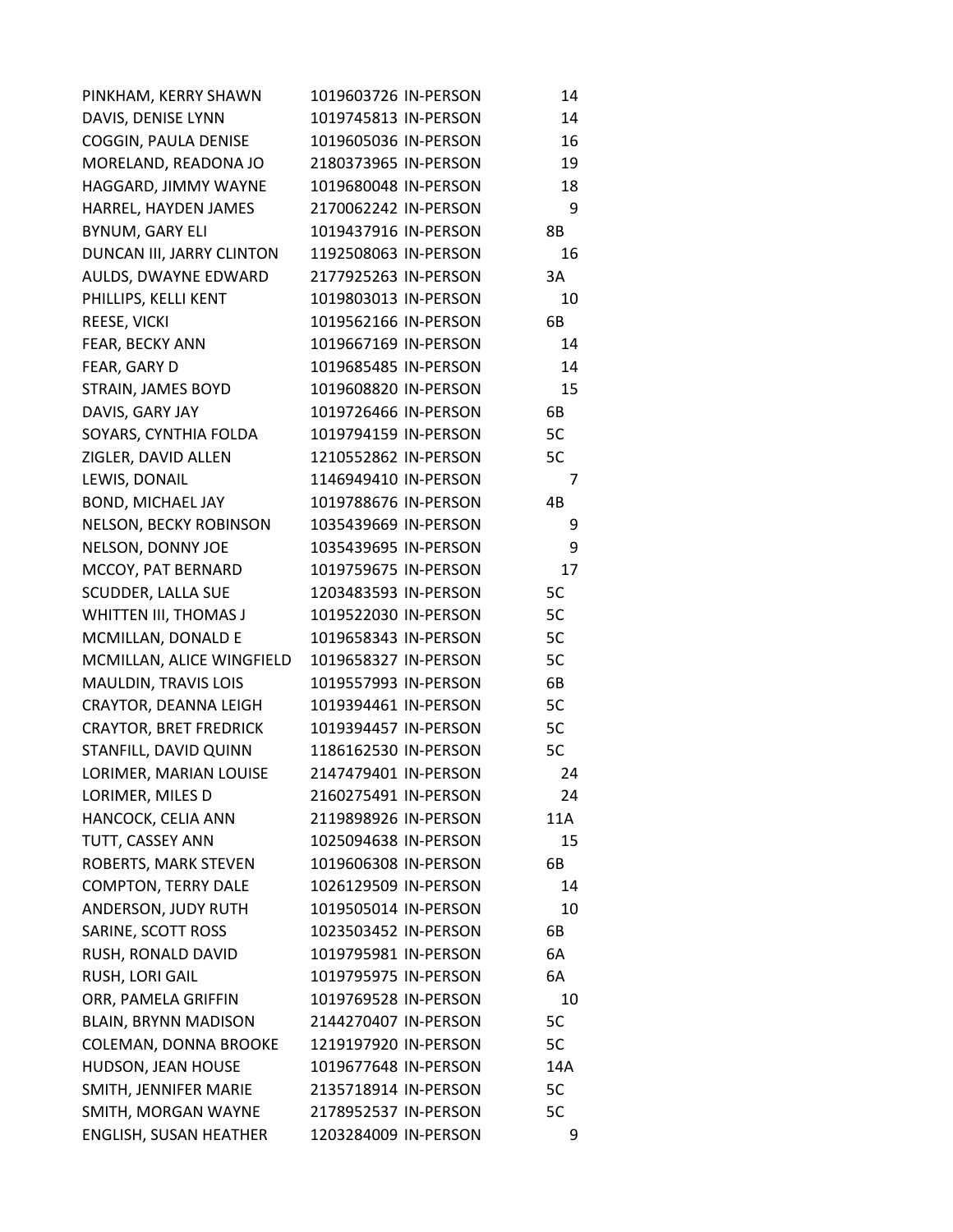| HUNTER, PATRICK E                                | 1151197382 IN-PERSON | 14A |
|--------------------------------------------------|----------------------|-----|
| <b>WALTON, ERMA BURNS</b>                        | 1019536854 IN-PERSON | 9   |
| MAHER, MARK THOMAS                               | 1019598298 IN-PERSON | 10  |
| YOUNG, KATHLEEN MARIE                            | 1019774631 IN-PERSON | 5C  |
| SIMPSON, JUDITH PAMELA                           | 1019534983 IN-PERSON | 6A  |
| <b>GRIFFITH, KYNDEL REESE</b>                    | 1165930386 IN-PERSON | 5C  |
| MARSHALL, LINDSAY BROOKE C                       | 1165792566 IN-PERSON | 5C  |
| MIMS, TRACI LYN                                  | 1019780898 IN-PERSON | 10  |
| MIMS, DAVID WAYLON                               | 1019313385 IN-PERSON | 10  |
| COLEMAN, VICTORIA ELIZABETI                      | 1145672981 IN-PERSON | 6B  |
| SHEPPARD, RENEE POLK                             | 1021309351 IN-PERSON | 6B  |
| THOMAS, HEATHER NICOLE                           | 1019715525 IN-PERSON | 14  |
| WISDOM, CLAYTON TYLER                            | 1020124565 IN-PERSON | 10  |
| FRANKS, JIMMY LYNN                               | 1190838360 IN-PERSON | 8A  |
| COCKERELL, MELANIE                               | 1019511264 IN-PERSON | 5C  |
| <b>COCKERELL, WILLIAM GREGORY</b>                | 1019511272 IN-PERSON | 5C  |
| UPTON, JOANNE V                                  | 1019457856 IN-PERSON | 5C  |
| HEHMEYER, LAUREN                                 | 1019581924 IN-PERSON | 10  |
| GRIFFITH, LEON ZECHARIAH                         | 2170628370 IN-PERSON | 5C  |
| HAMMETT, JENNIFER MARCELL 1019506892 IN-PERSON   |                      | 6B  |
| HAMMETT, TARA JUDITH                             | 2121493165 IN-PERSON | 6B  |
| GOODMAN, EDWARD P                                | 1019682004 IN-PERSON | 5C  |
| THOMPSON II, BILLY WARD                          | 1213947077 IN-PERSON | 8Β  |
| STOTTS, MARY                                     | 1019641252 IN-PERSON | 12  |
| STOTTS, BILLY HAROLD                             | 1019641223 IN-PERSON | 12  |
| INGRAM, RONALD JIMMY                             | 1218577739 IN-PERSON | 5C  |
| INGRAM, TONI FREDA                               | 1158081723 IN-PERSON | 5C  |
| <b>BOLTON, LINDA PHILLIPS</b>                    | 1022154179 IN-PERSON | 5C  |
| HEHMEYER, JACK NEUER                             | 1019581911 IN-PERSON | 10  |
| WILLIAMS, JAMES PATRICK                          | 1088128205 IN-PERSON | 5C  |
| <b>STARK, JOE RICHARD</b>                        | 1019571883 IN-PERSON | 6B  |
| <b>SUTTON, KEVIN NEAL</b>                        | 1166573672 IN-PERSON | 6B  |
| SHACKELFORD, GEORGE THOM 1182334497 IN-PERSON    |                      | 6B  |
| CEARLEY, ROWENA TERRELL RII 1019724739 IN-PERSON |                      | 5C  |
| CEARLEY, DONALD DAVID                            | 1019387570 IN-PERSON | 5C  |
| GOODING, WILLIAM CARROLL                         | 1019630368 IN-PERSON | 6B  |
| KINNEY, MARY TYSON                               | 1019669696 IN-PERSON | 6A  |
| BARCHENGER, SUE BROWNING                         | 1059572597 IN-PERSON | 8Β  |
| KINNEY SR, DAVID CARROLL                         | 1019669677 IN-PERSON | 6A  |
| <b>BARKER, CHRISTOPHER ROBERT</b>                | 1177015799 IN-PERSON | 5C  |
| FONTHAM, PEGGY SUE                               | 1019542159 IN-PERSON | 5C  |
| SHACKELFORD, KATHERINE ANI                       | 1019514490 IN-PERSON | 6В  |
| <b>BLOXOM, JULIE LYNNE</b>                       | 1019596626 IN-PERSON | 30  |
| HARRINGTON, VELMA JEAN                           | 2110167572 IN-PERSON | 6A  |
| <b>BOEHMKE, ELAINE KATHERINE</b>                 | 1178768722 IN-PERSON | 5C  |
| <b>BLOXOM, ROBERT WAYNE</b>                      | 1019596585 IN-PERSON | 30  |
| ORR, LEAH MARIE                                  | 1176566816 IN-PERSON | 5C  |